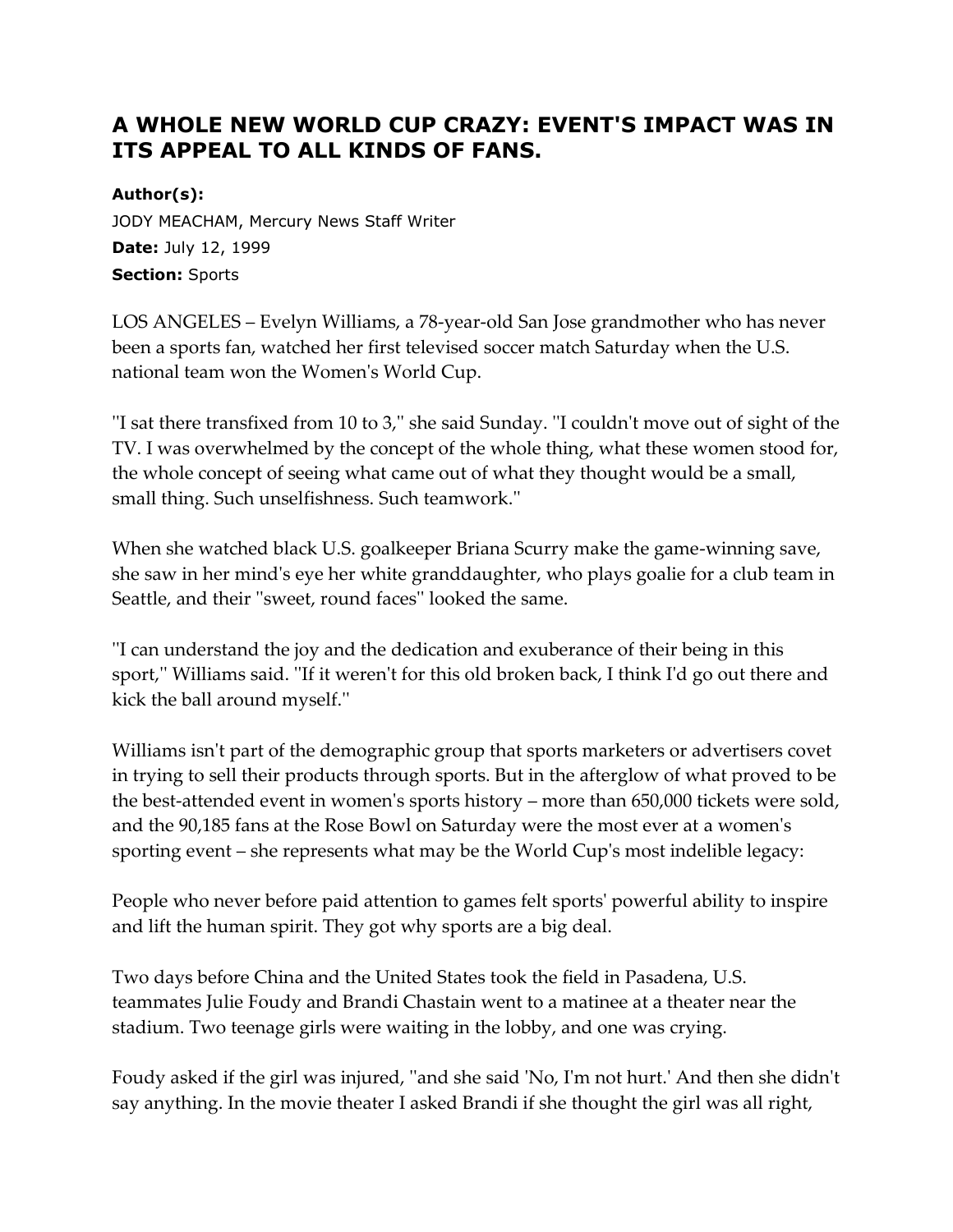and Brandi said she was crying because she knew we were on the soccer team. That's happened a lot, where kids just start bawling. It made me shake my head, the impact you have on kids. That's what's so great about this tournament.''

The spectators and media coverage of the tournament were overwhelmingly American. But coverage in China, Brazil, Africa and Europe planted seeds of ideas and attitudes that will sprout in unknown ways.

Women who play soccer in 15 other lands came to the United States with greater dreams for the tournament than just playing in the World Cup. They hoped things would be transformed for them back home by having the tournament in a country so hospitable to women's sports and so effective in spreading its popular culture around the globe.

''That's what we hope that the Americans will give to us with this World Cup,'' Norwegian captain Linda Medalen said.

Yet an event powerful enough to create such hopes also has the power to dash them. Ghana Coach E.K. Afranie, whose team went home after failing to get a victory in its first World Cup appearance, worried that the failure could end funding for his team and the sport.

''This will be a big blow to us,'' he said. ''We must go home and try to convince the government not to give all the money to the men because of this embarrassment.''

In the United States, the World Cup raised expectations of a breakthrough in professional sports for women, but it provided no definitive answers.

''It's given people the courage to put on big events,'' Foudy said. ''Always in the past with women's sporting events, they didn't want to do it in large venues, they didn't want to do it on a first-class scale, because there was always the risk factor of no one coming.''

The U.S. Soccer Federation took advantage of the publicity opportunity to reiterate that it was studying the feasibility of a women's pro soccer league, something it helped squelch in the aftermath of the 1996 Atlanta Olympics, when women's soccer drew its first large crowds. Such a league would begin after the 2000 Games in Sydney.

''If we don't have a professional league, it's going to be hard to keep playing in (tournament) finals,'' U.S. Coach Tony DiCicco said.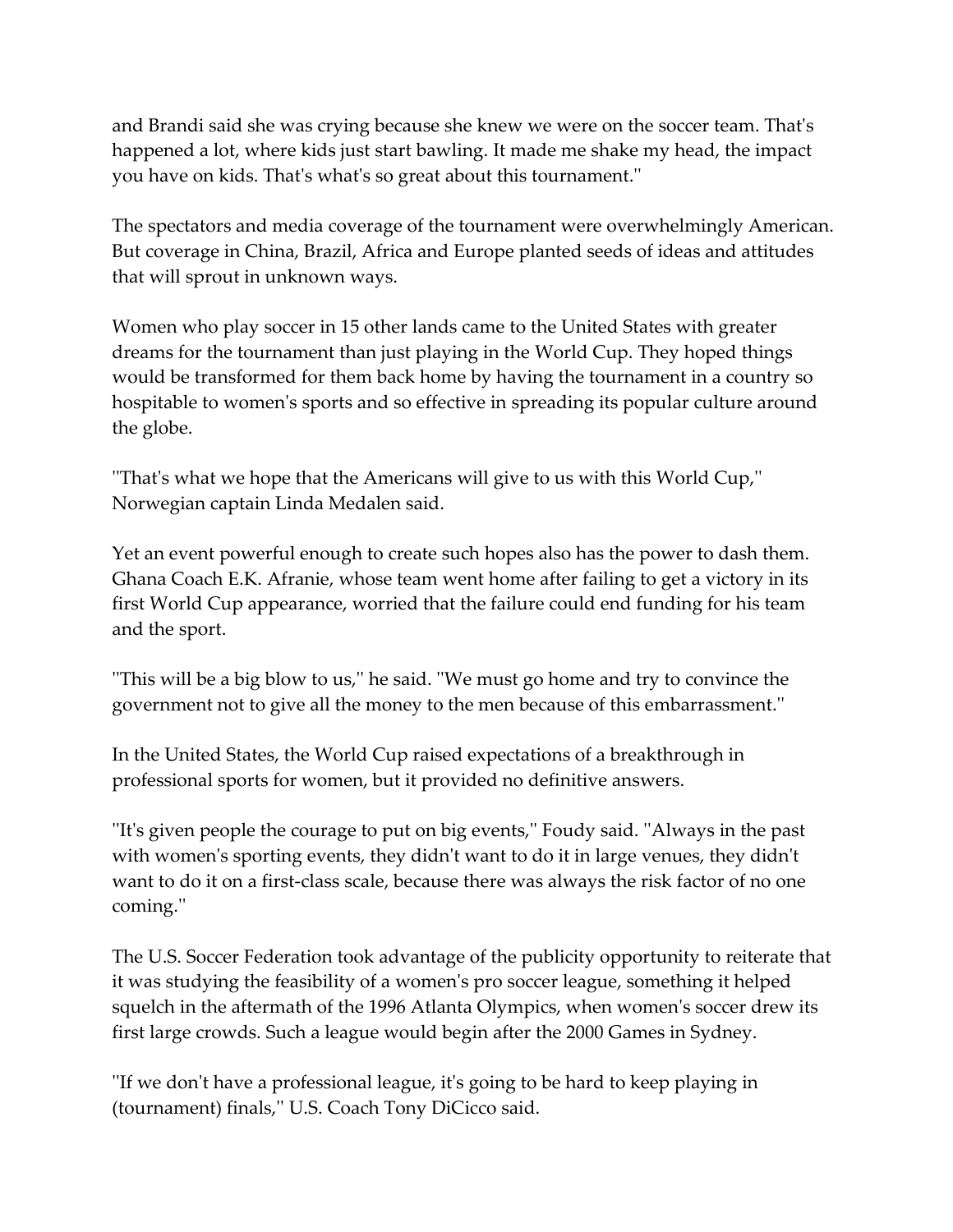But as big as World Cup attendance figures were, other leagues have struggled or failed despite even greater promise.

Major League Soccer, founded in 1996 after the 1994 World Cup for men in the United States drew nearly 4 million fans, is still in the red after three seasons even though it has a national television contract and major sponsors.

''It's a lot easier to put on a big event – to bring the World Cup here, to bring Olympic soccer here – than it is to sustain it week in and week out, year in and year out,'' said Marla Messing, president and CEO of the Women's World Cup.

Gary Cavalli was one of the founders of the American Basketball League, which began play in the aftermath of huge attendance for women's basketball in the Atlanta Olympics only to fail last winter after 2½ seasons. Cavalli said the U.S. women's soccer team ''was a greater success than the '96 Olympic basketball team.

''But there's a big difference between drawing crowds for a one-time event and a league,'' Cavalli said. ''For a World Cup, you've got the whole country focused on one team. For a league, you have to sustain support and excitement for a longer period of time. Those big stars on the national team, instead of being on one team, would be spread throughout the league.''

Just as losing could set back women's soccer in Ghana, people in the soccer business fear that failure of a league could be a huge blow to women's sports in the United States and elsewhere.

''There's not much point in doing it and it diving,'' said Keith Cooper, spokesman for FIFA, soccer's international governing body.

Some of the appeal of the World Cup wouldn't be present in a pro league either.

''So many people have embraced this team because we're not getting rich off this,'' U.S. forward Shannon MacMillan said. ''We're just 20 girls who are following their dreams together. We're not worried about money and whatnot.''

Even so, the appeal of the World Cup was underestimated in the United States, even by some of the most important players in the unfolding drama.